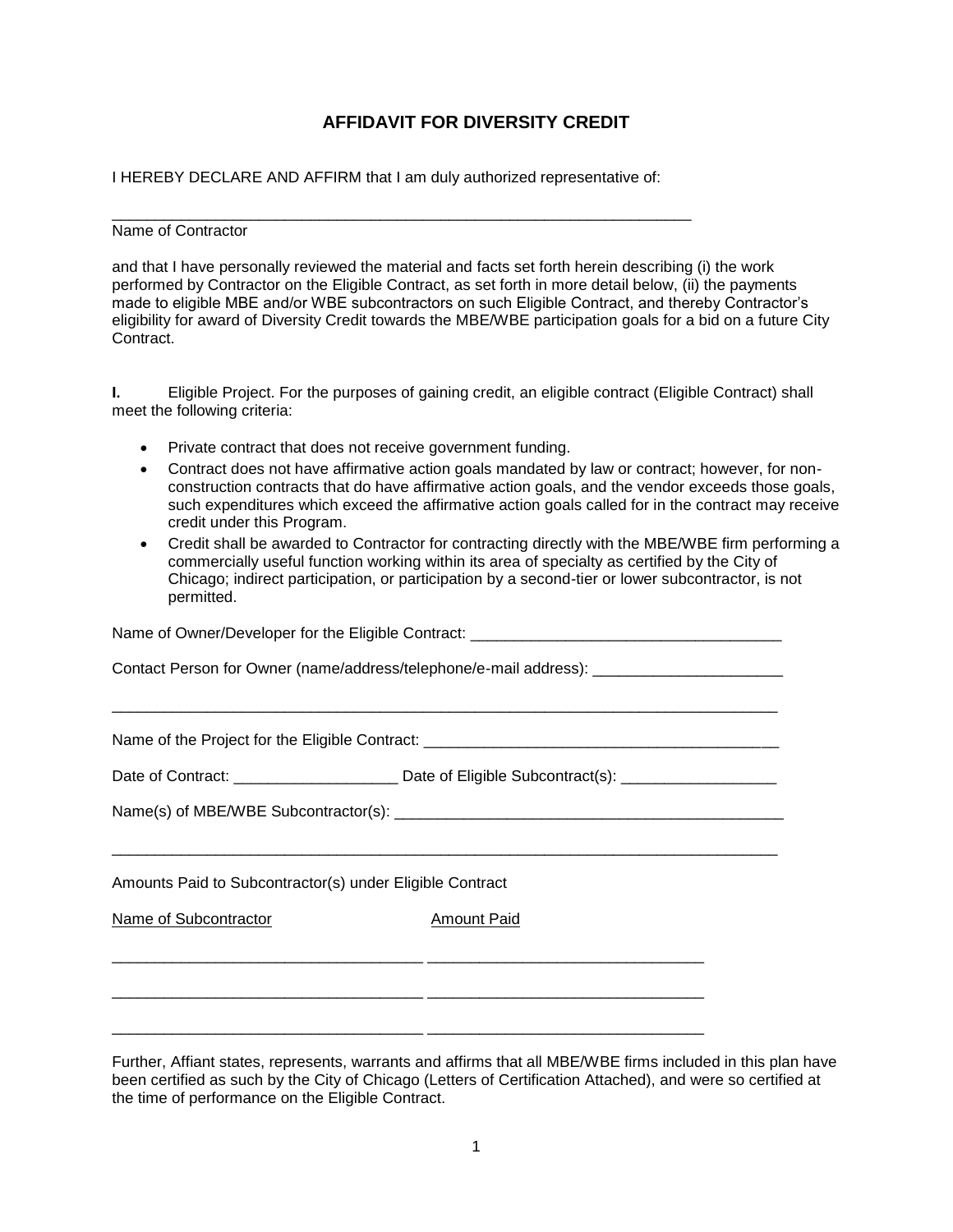**II.** Credit Claimed. Credit for expenditures under Eligible Contracts shall be awarded as credit towards Contractor's participation goals on a bid for a future City Contract as follows:

- One dollar of credit shall be earned for every three dollars of expenditure, to a maximum of five percent of the dollar value of the City Contract to which such credits would be applied.
- Credits may only be counted once, and applied once. The Department of Procurement Service ("DPS") will post the forms necessary for applying for credits, and applying credits toward City Contracts, on its website.
- Credits must be used within one year of being awarded.

| Name of Subcontractor | Participation Credit Claimed (\$)                                                                                                                                                                                      |  |
|-----------------------|------------------------------------------------------------------------------------------------------------------------------------------------------------------------------------------------------------------------|--|
|                       |                                                                                                                                                                                                                        |  |
|                       |                                                                                                                                                                                                                        |  |
|                       | By its signature below, Affiant states, represents, warrants and affirms that it meets the foregoing criteria.<br>The Contractor designates the following person as their Diversity Credit Compliance Liaison Officer: |  |

Name: \_\_\_\_\_\_\_\_\_\_\_\_\_\_\_\_\_\_\_\_\_\_\_\_\_\_\_\_\_\_\_\_\_

Title:\_\_\_\_\_\_\_\_\_\_\_\_\_\_\_\_\_\_\_\_\_\_\_\_\_\_\_\_\_\_\_\_\_\_\_

Phone Number: \_\_\_\_\_\_\_\_\_\_\_\_\_\_\_\_\_\_\_\_\_\_\_\_\_\_

**III.** It is the duty of any bidder, proposer, or Contractor, all subcontractors, and every applicant for certification of eligibility for a City contract or program, and all officers, directors, agents, partners, and employees of any bidder, proposer, contractor, or such applicant to cooperate with the Inspector General in any investigation or hearing undertaken pursuant to Chapter 2-56 of the Chicago Municipal Code. Contractor and its Affiant understand and will abide by all provisions of Chapter 2-56 of the Municipal Code of Chicago. Contractors must inform subcontractors of this provision and require understanding and compliance herewith.

False statements made in connection with this Affidavit or contract documents, including statements in, omissions from and failures to timely update the EDS, as well as in any other affidavits, statements or contract documents, constitute a material breach of the contract to which credit is applied. Any such misrepresentation renders the contract voidable at the option of the City, notwithstanding any prior review or acceptance by the City of any materials containing such misrepresentation. In addition, the City may debar Contractor and/or Affiant, assert any contract claims or seek other civil or criminal remedies as a result of a misrepresentation (including costs of replacing a terminated Contractor and/or Affiant pursuant to Chicago Municipal Ordinance 1-21-010).

The City may, in its sole discretion, audit the records of Contractor and Affiant at any time during the term of any Contract for which this Affidavit is submitted or within five (5) years after the date of this Affidavit, in connection with the representations, statements and affirmations made herein. Each calendar year or partial calendar year is considered an audited period. If, as a result of such an audit, it is determined that Contractor and/or Affiant has made any false statements to the City, the City will so notify Contractor and Affiant.